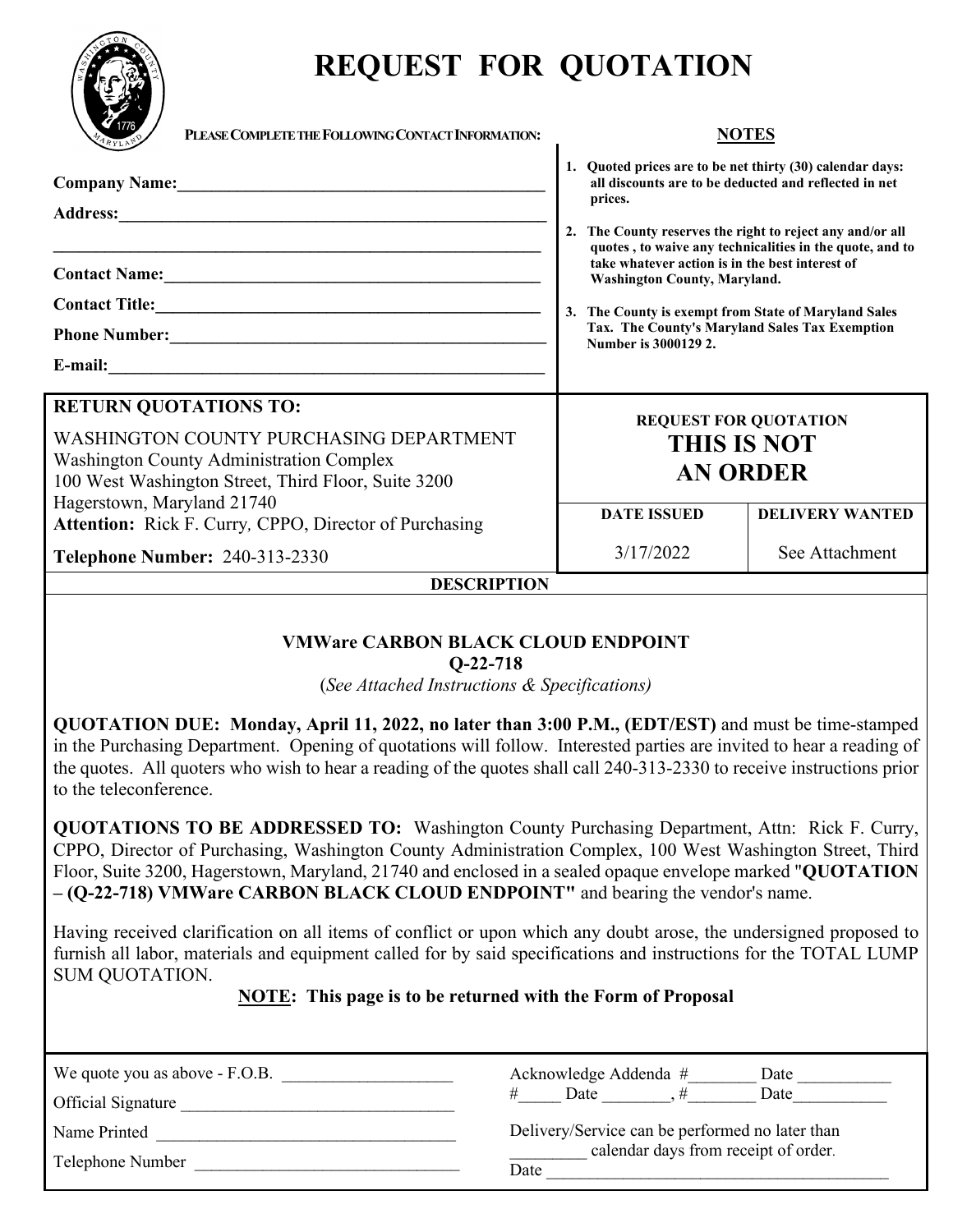# **VMWare CARBON BLACK CLOUD ENDPOINT**

# **Q-22-718 REQUEST FOR QUOTATION**

#### **INSTRUCTIONS**

- **1. QUOTATION SUBMISSION:** Quotations are to be submitted enclosed in a sealed opaque envelope bearing the name of the firm submitting the quote and marked **"QUOTATION – (Q-22- 718) VMWare CARBON BLACK CLOUD ENDPOINT"**. Quotations are to be addressed to Rick F. Curry, CPPO, Washington County Purchasing Department, Washington County Administration Complex, 100 West Washington Street, Third Floor, Suite 3200, Hagerstown, Maryland, 21740. **Please direct all inquiries to Rick F. Curry, CPPO, at 240-313-2330, Fax - 240-313-2331**. *Facsimile or Electronic Quotes will not be accepted.*
- **2. CERTIFICATION REGARDING DEBARMENT, SUSPENSION, INELIGIBILITY AND VOLUNTARY EXCLUSION:** The Quoter/Vendor certifies, by submission of this Quotation or acceptance of this contract, that neither it nor its principals are presently debarred, suspended, proposed for debarment, declared ineligible, or voluntarily excluded from participation in this transaction by any Federal department or agency. It further agrees by submitting this quotation that it will include this clause without modification in all lower tier transactions, solicitations, quotations, contracts, and subcontracts. Where the Quoter/Vendor or any lower tier participant is able to certify to this statement, it shall attach an explanation to this solicitation/proposal.
- **3. QUOTATION OPENING:** Quotations must be received and time-stamped in the Purchasing Department no later than **3:00 P.M., (EDT/EST) Monday, April 11, 2022**. Quotations will be opened and read at that time in the Washington County Administration Complex, Third Floor Conference Room 3000, 100 West Washington Street, Hagerstown, Maryland. All interested parties are invited to attend or to hear a reading of the quotations via teleconference shall call 240- 313-2330 to receive instructions prior to the teleconference.

# **4. PRE-QUOTATION CONFERENCE/TELECONFERENCE:**

A Pre-Quotation Conference/Teleconference will be held in person in the Washington County Administration Complex, Second Floor Conference Room 2001, 100 West Washington Street, Hagerstown, Maryland 21740, **11:00 A.M., (EDT/EST) Wednesday, March 23, 2022**, at which time County personnel will be present to answer any questions. All interested quoters wishing to take part in the meeting by teleconference shall call 240-313-2330 prior to the meeting to receive instructions. All interested quoters are requested to take part in the conference/teleconference. Participation in this meeting is not mandatory, but it is strongly encouraged.

**NOTE: All Quoters must enter the Washington County Administrative Complex through either the front door at the 100 West Washington Street entrance or through the rear entrance (w/blue canopy roof) which is handicap accessible and must use the elevator to access the Purchasing Department to submit their quote and/or to attend the Pre-Quotation Conference and/or the Quote Opening. Alternate routes are controlled by a door access system. The general public will be subject to wand search and will be required to remove**

*Instructions* **Carbon Black Cloud Endpoint** Q-22-718 Page 2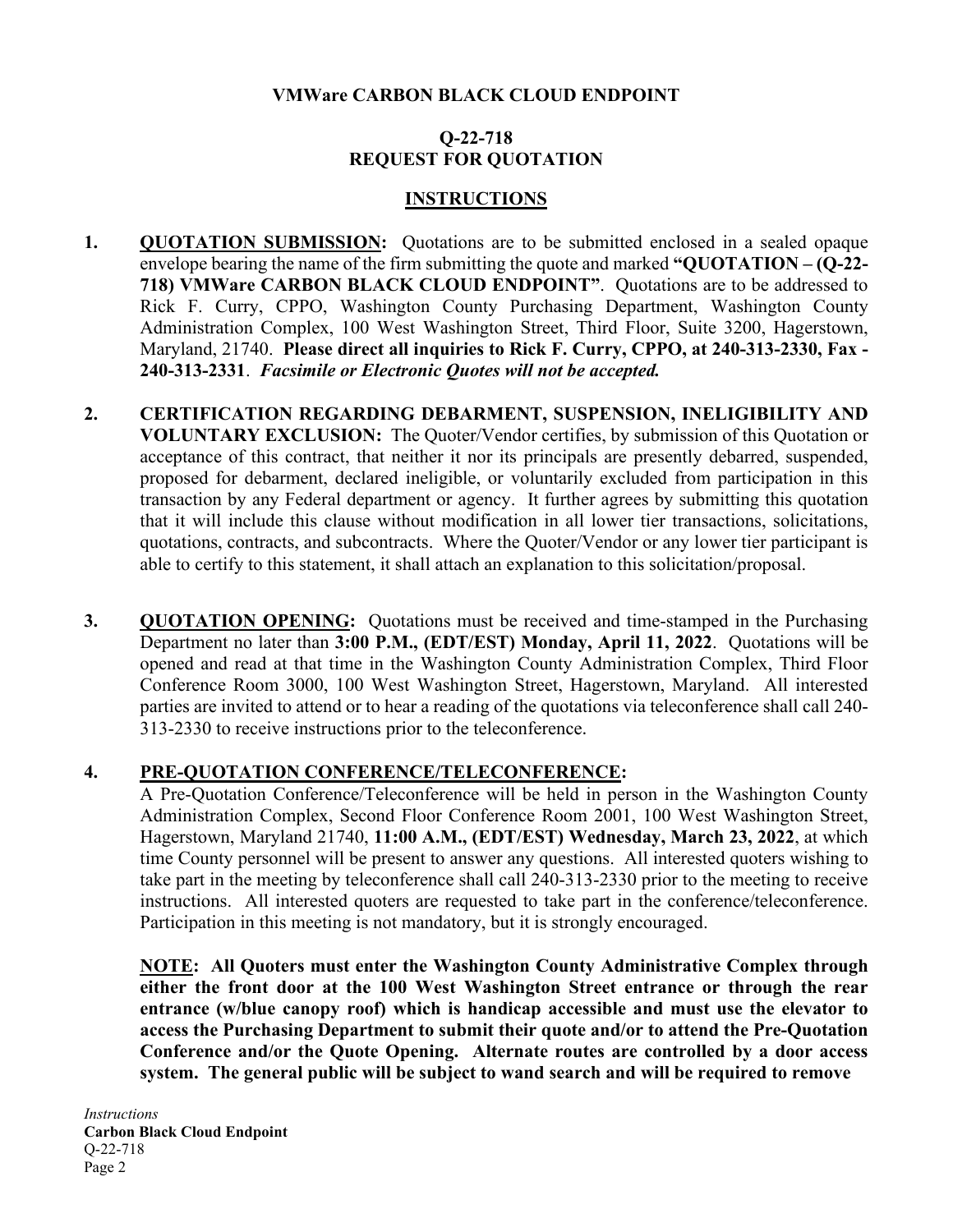**any unauthorized items from the building prior to entry. Prohibited items include but are not limited to: Weapons of any type; Firearms, ammunition and explosive devices; Cutting instruments of any type - including knives, scissors, box cutters, work tools, knitting needles, or anything with a cutting edge, etc.; Pepper spray, mace or any other chemical defense sprays; and Illegal substances.**

- **5. AWARD OF CONTRACT:** Washington County shall award the contract to the responsible, responsive low Quoter based on the total sum for the equipment. Carelessness in quoting prices, or in preparation of quotation otherwise, will not relieve the Quoter. Erasures or changes in quotations must be initialed. Upon approval of the cost proposal, it is the County's intent to issue a Notice to Proceed (purchase order) within fourteen (14) days.
- **6. TERM OF CONTRACT:** All quote prices shall be valid for the contract period commencing April 30, 2022 through April 29, 2023.
- **7. DISCOUNTS:** Quoted prices are to be net thirty (30) calendar days; all discounts are to be deducted and reflected in net prices.
- **8. DISPUTES:** In cases of disputes as to whether or not an item or service quoted or delivered meets specifications, the decision of the County Commissioners or authorized representative shall be final and binding on both parties.
- **9. EQUAL OPPORTUNITY:** The Board of County Commissioners of Washington County, Maryland does not discriminate on the basis of race, color, national origin, sex, religion, age and disability in employment or the provision of services. Individuals requiring special accommodations are requested to contact the Purchasing Department at 240-313-2330 Voice, TDD Dial 711 to make arrangements no later than seven (7) calendar days prior to the Quotation Opening.
- **11. EXCEPTION:** The submission of a quotation shall be considered an agreement to all items, conditions, and specifications provided herein and in the various quotation documents unless specifically noted otherwise in the quotation.
- **12. INTERPRETATION, DISCREPANCIES, OMISSIONS:** Should any Quoter find discrepancies in, or omissions from the documents or be in doubt of their meaning, or feel that the specifications are discriminatory, he/she should at once request, in writing, an interpretation from Rick F. Curry, CPPO – Director of Purchasing, Washington County Purchasing Department, Washington County Administration Complex, 100 West Washington Street, Suite 3200, Hagerstown, Maryland, 21740, Fax: 240-313-2331; or send questions in Microsoft Word platform via-email to [purchasingquestions@washco-md.net.](mailto:purchasingquestions@washco-md.net)

All necessary interpretations will be issued to all Quoters by the Washington County Purchasing Director in the form of addenda to the specifications, and such addenda shall become part of the Contract Documents. Exceptions taken in no way obligates the County to change the specifications. Failure of any Quoter to receive any such addendum or interpretation shall not relieve such Quoter from any obligation under his/her quotation as submitted. The County will assume no responsibility for oral instructions or suggestions. **ORAL ANSWERS WILL NOT**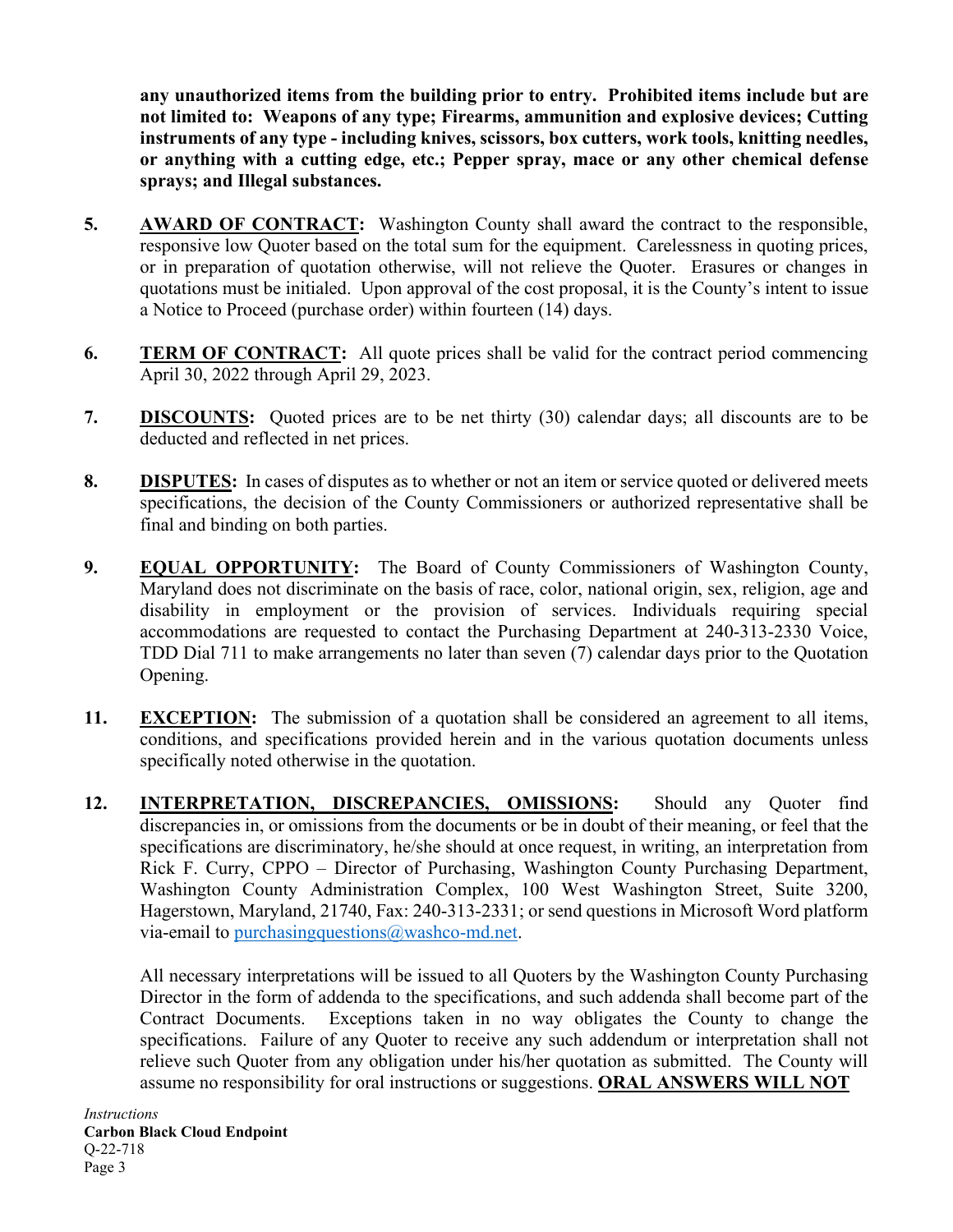# **BE BINDING ON THE COUNTY. Any requests received after 4:00 P.M., (EDT/EST), Wednesday, March 30, 2022 may not be considered.**

- **13. LIQUIDATED DAMAGES:** Assessments shall be made at the rate of one percent (1%) of the quoted price, per unit, per day, for each unit not delivered by the due date. This assessment shall be deducted for the invoice price.
- **14. MATERIAL AND WORKMANSHIP:** All equipment furnished shall be guaranteed to be new, unused and of current manufacture, to meet all requirements of the specifications, and to be in intended use condition at time of delivery. All workmanship shall be of high quality and accomplished in a professional manner so as to ensure functionality of the equipment.
- **15. PAYMENT:** Payment will be made within thirty (30) calendar days of receipt of invoice submitted, upon final approval and acceptance of the operational equipment by the County's Representative. Invoices shall be submitted in duplicate to the Washington County IT Department, 100 West Washington Street, Suite 3300, Hagerstown, Maryland 21740.
- **16. PAYMENT OF COUNTY AND MUNICIPAL TAXES:** Effective October 1, 1993, in compliance with Section 1-106(b)(3) of the Code of the Public Local Laws of Washington County, Maryland, "If a Bidder has not paid all taxes owed to the County or a municipal corporation in the County, the County Commissioners may reject the Bidder's bid."
- **17. POLITICAL CONTRIBUTION DISCLOSURE:** In accordance with Maryland Code, State Finance and Procurement Article, §17-402, the Bidder shall comply with Maryland Code, Election Law Article, Title 14, which requires that every person that enters into contracts, leases, or other agreements with the State, a county, or any incorporated municipality, or their agencies during a calendar year in which the person receives in the aggregate \$100,000 or more, shall file with the State Administrative Board of Election Laws a statement disclosing contributions in excess of \$500 made during the reporting period to a candidate for elective office in any primary or general election. The statement shall be filed with the State Administrative Board of Election Laws: (1) before a purchase or execution of a lease or contract by the State, a county, an incorporated municipality or their agencies, and shall cover the preceding two (2) calendar years; and (2) if the contribution is made after the execution of a lease or contract, then twice a year, throughout the contract term, on: (a) February 5, to cover the 6-month period ending January 31; and (b) August 5, to cover the 6-month period ending July 31.
- **18. REDUCTION OF PRICES:** Any reduction of prices during the period of this contract shall be passed on to the Board of county Commissioners of Washington County, Maryland.
- **19. REGISTRATION WITH THE MARYLAND DEPARTMENT OF ASSESSMENT AND TAXATION:** Prior to contracting, private corporations must either be incorporated in the State of Maryland or registered with the Maryland Department of Assessments and Taxation as a foreign corporation and must be in good standing. Proof of such standing is required prior to the start of the contracting process and shall remain in good standing during the contract period. The website for the State Department of Assessments and Taxation is: <https://egov.maryland.gov/businessexpress> and the phone numbers for the State Department of Assessments and Taxation are: **(410) 767-1184** or **(888) 246-5941**.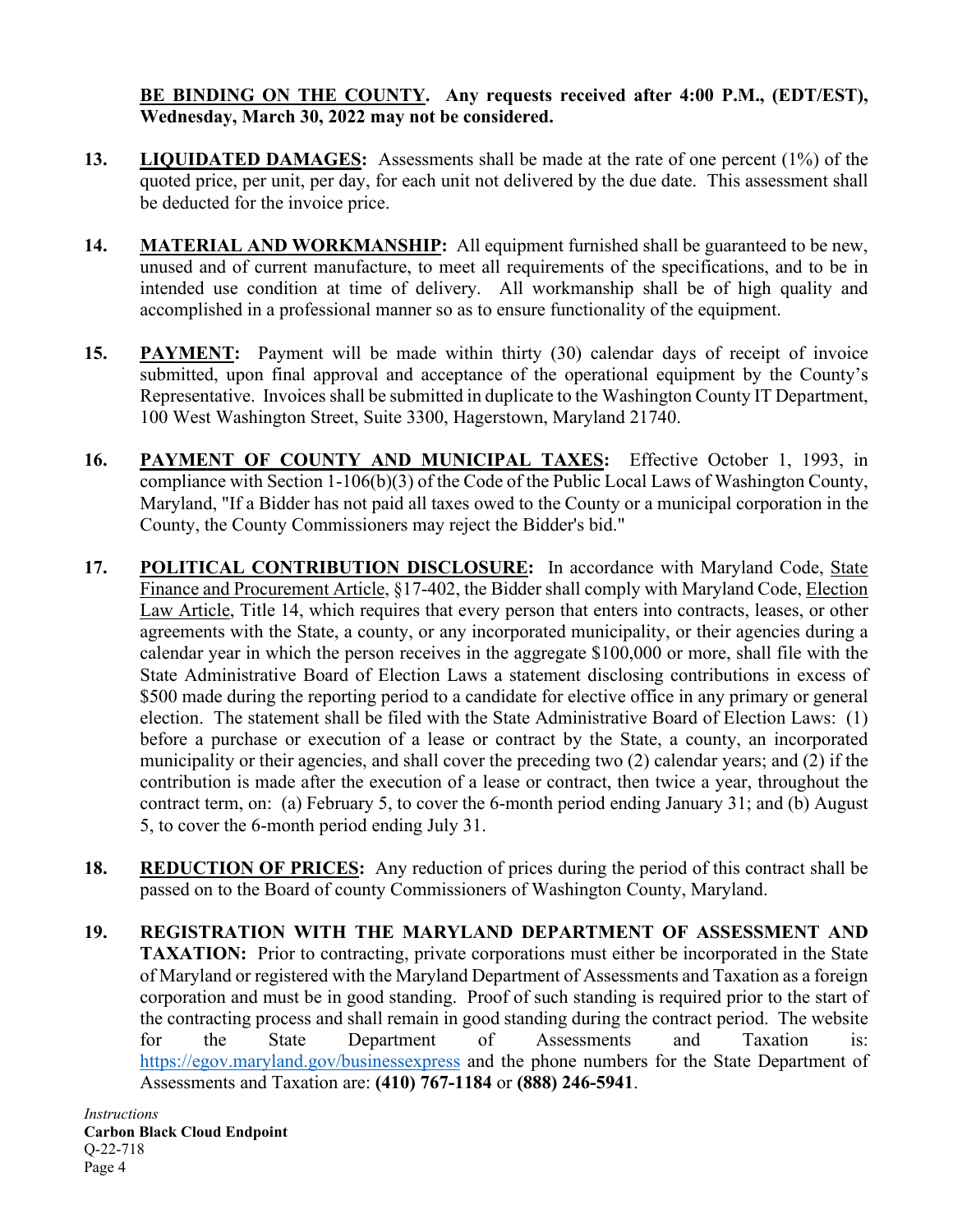- **20. RESERVATIONS:** The Board of County Commissioners of Washington County, Maryland, reserves the right to accept or reject any or all quotes, to waive formalities, informalities and technicalities therein. The Board reserves the right to contact a Quoter for clarifications and may, at its sole discretion, allow a Quoter to correct any and all formalities, informalities and technicalities in the best interest of Washington County, Maryland.
- **21. SALES TAX:** Washington County Government is exempt from State of Maryland Sales Tax. The County's Maryland Sales Tax Exemption Number is 3000129 2. The County will provide a sales tax exemption certificate for the items provided under this contract.
- **22. SUBSTITUTIONS:** Substitutions will not be considered nor accepted.